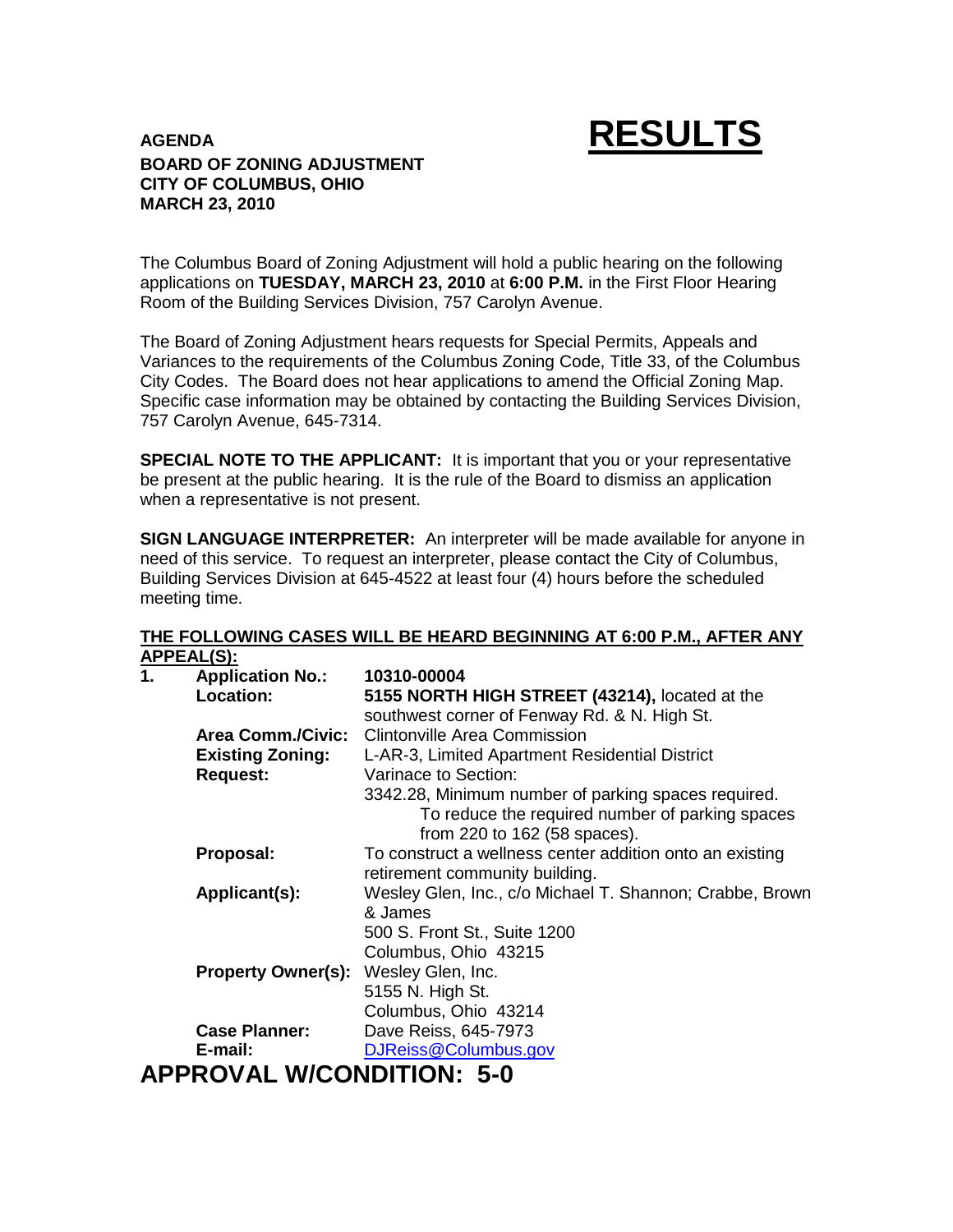| 2. | <b>Application No.:</b><br>Location: | 10310-00005<br>1415 SOUTH HAMILTON ROAD (43227), located on the<br>west side of Hamilton Road, approximately 165 ft. north of<br>Livingston Ave. |
|----|--------------------------------------|--------------------------------------------------------------------------------------------------------------------------------------------------|
|    | <b>Area Comm./Civic:</b>             | None                                                                                                                                             |
|    | <b>Existing Zoning:</b>              | C-3, Commercial District                                                                                                                         |
|    | <b>Request:</b>                      | Variance(s) to Section(s):                                                                                                                       |
|    |                                      | 3342.28, Minimum number of parking spaces required.<br>To reduce the minimum number of required parking<br>spaces from 23 to 0.                  |
|    | Proposal:                            | A restaurant and patio.                                                                                                                          |
|    | Applicant(s):                        | Crabbe, Brown and James, LLP c/o Michael T. Shannon,<br>Esq.                                                                                     |
|    |                                      | 500 South Front Street                                                                                                                           |
|    |                                      | Columbus, OH 43215                                                                                                                               |
|    | <b>Property Owner(s):</b>            | Hamilton Center, Ltd. (EV Bishoff).                                                                                                              |
|    |                                      | 33 N. Third Street                                                                                                                               |
|    |                                      | Columbus, OH 43215                                                                                                                               |
|    | <b>Case Planner:</b>                 | Jamie Freise, 645-6350                                                                                                                           |
|    | E-mail:                              | JFFreise@Columbus.gov                                                                                                                            |
|    |                                      |                                                                                                                                                  |

## **APPROVAL: 5-0**